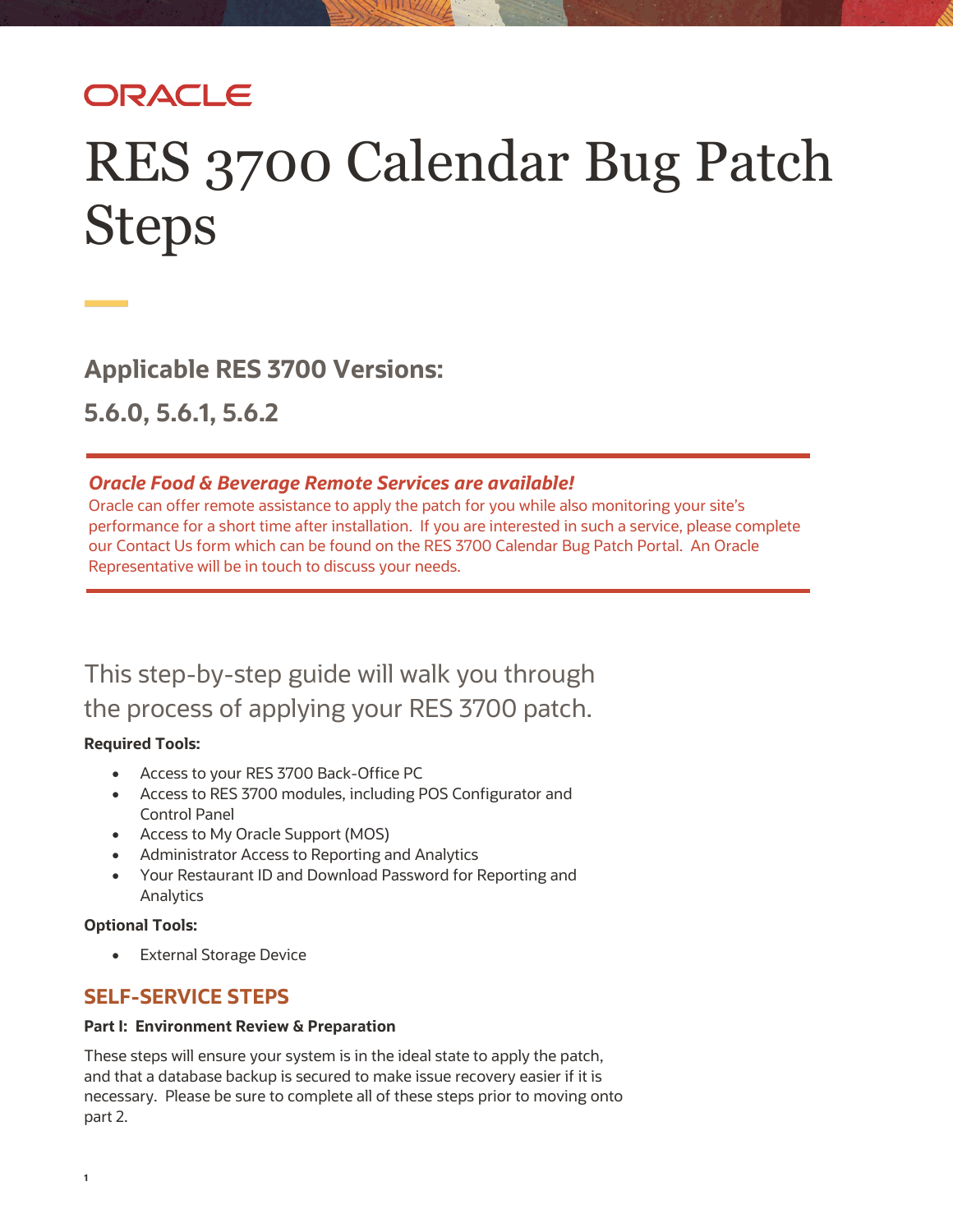- 1. Choose a time to apply this patch when your restaurant is either closed or, for 24 hour per day operations, at a time when customer traffic is at a minimum
- 2. Confirm your major version of RES 3700 matches the patch's major version (for example if your RES 3700 version is 5.6.1, then your major version is 5.6)
- 3. Ensure there are no open checks
- 4. Ensure all CC batches are closed
- 5. Ensure Workstations are at the sign-in screen
- 6. Create a back-up version of the system database on the current version. Ideally, this backup is performed on an external storage device.

#### **Part II: Download your patch for My Oracle Support (MOS)**

Now that your RES 3700 system is prepared to receive the patch and you have identified the ideal time to apply that patch, the next step is to download the patch from MOS.

- 1. Open your preferred web browser on your Back-Office Computer
- 2. Navigate to support.oracle.com
- 3. Enter your Oracle Credentials
- 4. Select "Patches and Updates" from the tabs across the top of the page
- 5. Select "Number/Name or Bug Number (Simple)" from the available Patch Search options
- 6. Into the "Patch Name or Number" field, enter **30811417**
- 7. Select "Search"
- 8. Highlight the patch (**RES 3700 5.6.3**) by selecting it on-screen, then select "Download" from the window that appears.
- 9. A file download dialog box will appear. Select the ".zip" file that appears on-screen, and save the file on your Back-Office Computer. If you are accessing MOS from a different computer, save the ".zip" file to an external hard drive and transfer it to your Back-Office Computer.
- 10. Once the patch ".zip" file is on your Back-Office Computer, use Winzip or a comparable tool to extract the ".zip" folder into a temporary folder on your Back-Office Computer's D:/ drive.

#### **Part III: Apply the Patch**

With your RES 3700 system prepared to receive a patch, and the patch now downloaded, you are now ready to apply the patch.

- 1. Within POS Configurator, set the auto-start level of the database to "Off" (POS Configurator  $\rightarrow$  System $\rightarrow$  Restaurant).
- 2. Close all running MICROS applications, except MICROS Control Panel
- **3.** Open MICROS Control Panel if it is not already open
- **4.** In the MICROS Control Panel, set the Restaurant to "Off"
- **5.** With the Restaurant now set to "Off", close the MICROS Control Panel

# *Did you know?*

Oracle MICROS Simphony offers a complete loyalty, reporting, labor, inventory, and cost-control suite. If you are interested in learning more about what Simphony has to offer your business, click on one of the banners available on the RES 3700 Calendar Bug Patch Portal to schedule a demo.